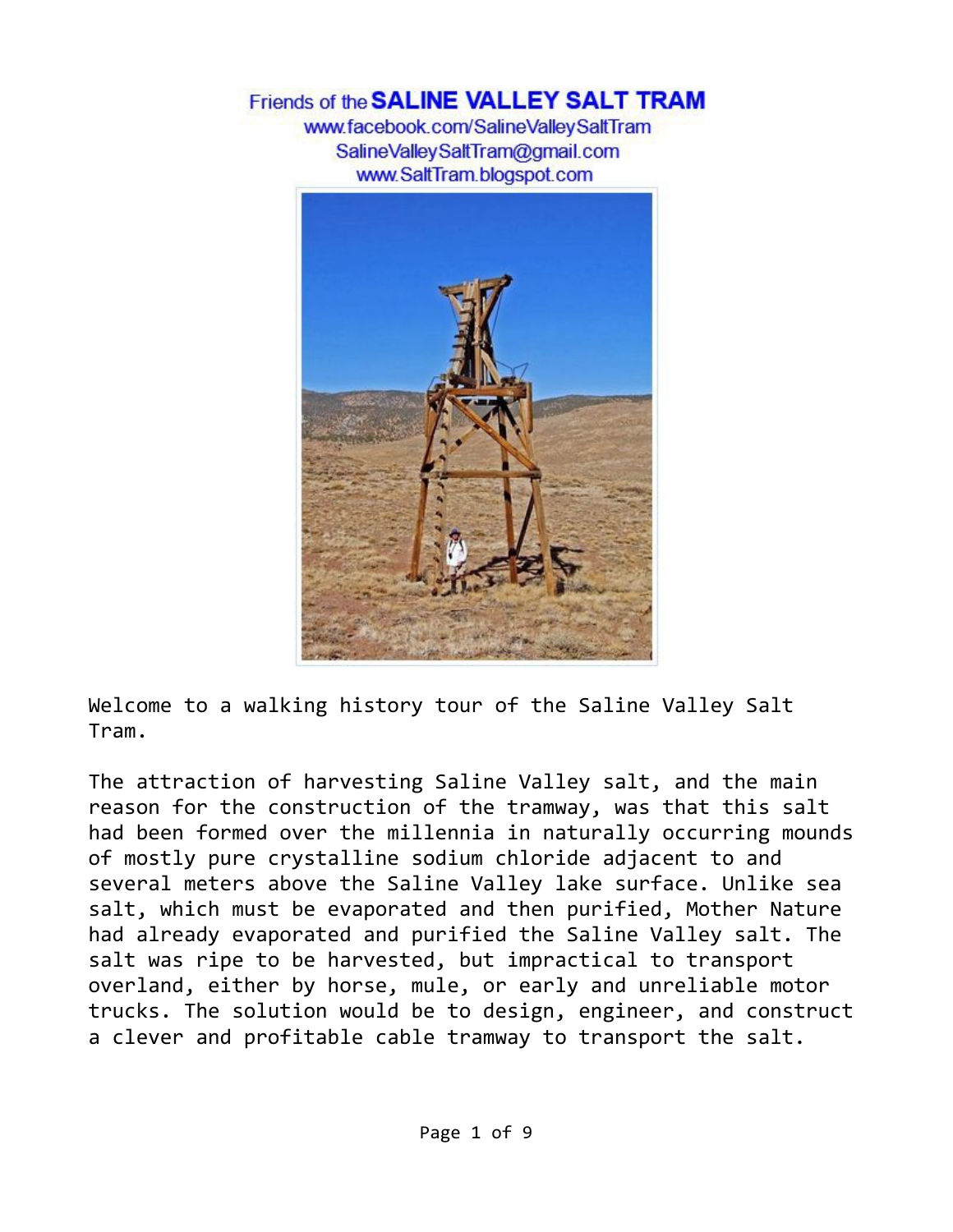Actual construction of the Saline Valley salt tram began in April, 1911. By October, 1913 the tramway began operation. Given the rugged terrain and the steep grades on both sides of the Inyo mountains, a 2½ year project timeline of this magnitude, and at that time in history must have been quite a grueling endeavor. See elevation chart below:



The tram cars were suspended by a stationary suspension cable, which carried the weight of both the loaded and unloaded cars. A traction cable, wound around and driven by way of large cast iron bull wheels powered by electric motors, pulled the cars up, and a flywheel brake system regulated the speed of the loaded cars going down. There were five such sections making up the length of the line, each with its own electric motor and regulator. The cars were engaged to the traction cable by way of a mechanical clutch, and could be disengaged to allow for loading, unloading, maintenance, or to take cars out of service. The line speed was approximately 500 feet per minute, or 6 mph.

The movement of salt by way of aerial tram cars proved so efficient that by November 1913, soon after operations began, the traction cable motors were shut down due to a 5,000 ton pile of salt waiting to be hauled away by railway to Los Angeles.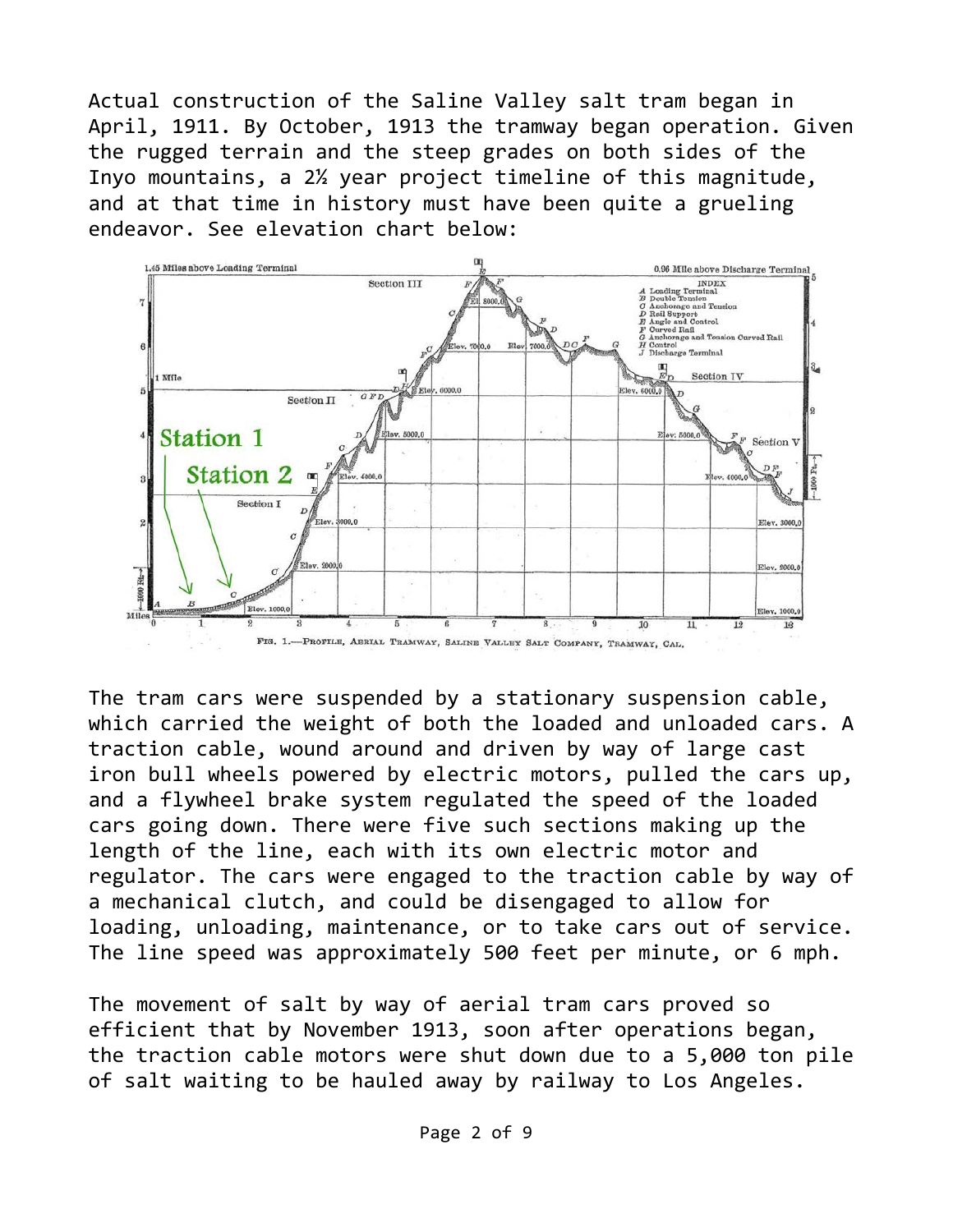Station #1, in the Saline Valley. The empty car in the foreground is arriving, and the loaded car in the background is departing. The suspension cable above, and the traction cable below can be seen in the photo.





Tram station #2, on the Saline Valley side. Some technical details about the cables: the traction cables were ⅞ inch, and ran at 5½ mph. The outbound (loaded bucket) suspension cables were 1⅛ inch, while the return (empty bucket) suspension cables were ⅞ inch (this was to save money where possible). The tram was able to transport 20 tons of salt per hour. A most ambitious project for its time!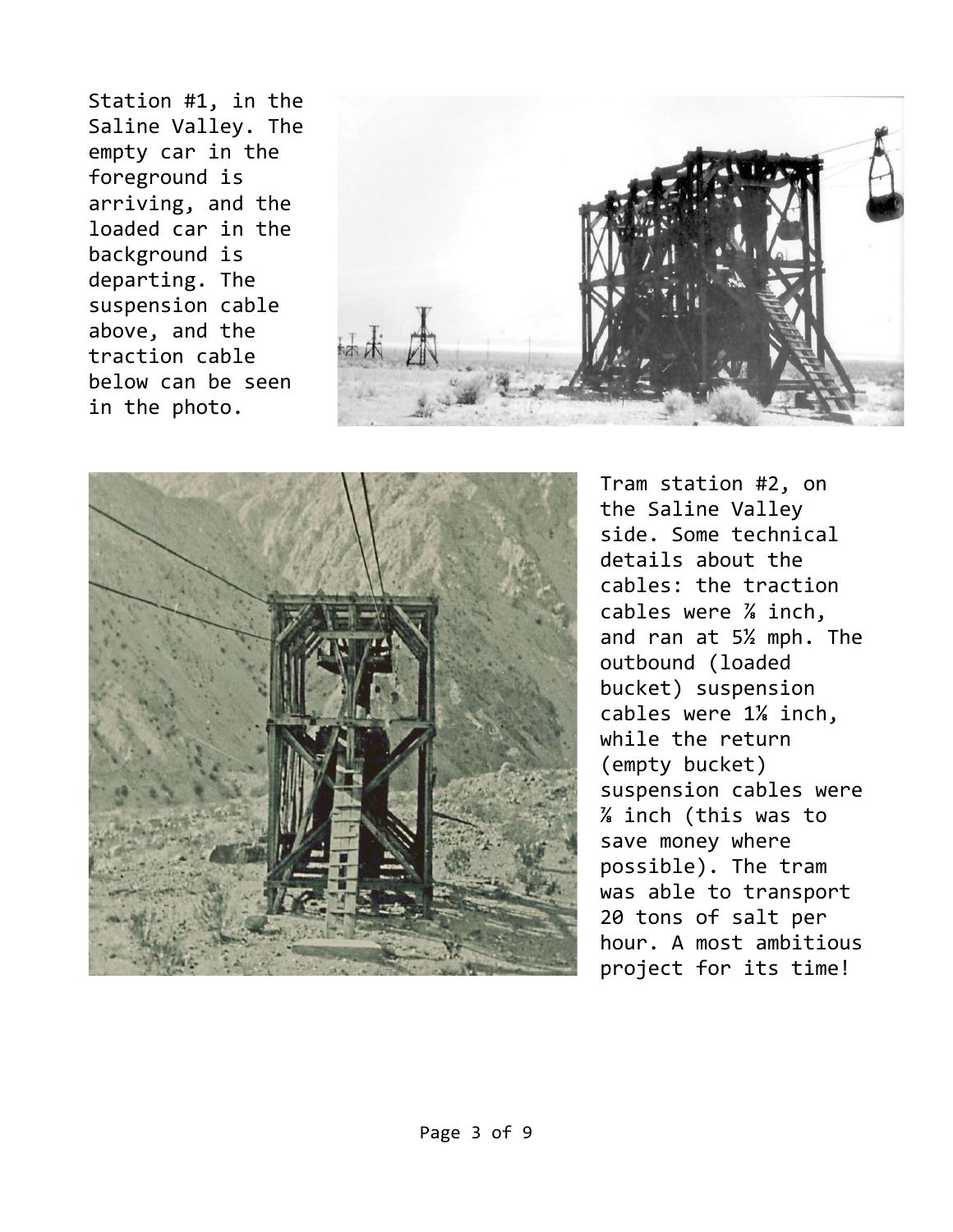Continuing westward from the Saline Valley, we come to tram station #3, the summit station. Below is an undated photograph of this station, looking to the north along the Inyo crest. Saline Valley is to the right, Owens Valley to the left. As can be seen, winter can come early and spring can arrive late at the 8,600 foot elevation. Note the rime ice on the power lines:



The summit station, in addition to routing both suspension and traction cables up and over the Inyo crest, also served as a tram car maintenance station. As the suspension cables entered the summit station from either direction and assumed a level attitude, the suspension cables transitioned to steel rails while the traction cables continued to run through the station. Inside the enclosed station, the steel rails had switches, similar to a railroad track switch, to allow for switching the salt cars to tramway sidings. Once level, cars could be disengaged from the traction cable and switched to a siding for maintenance, without interfering with the continuous traffic of other inbound or outbound cars. Once on the siding, cars could be moved about by hand for maintenance. Badly damaged cars could be removed from service, and repaired cars placed back into service by making use of the station rail switch.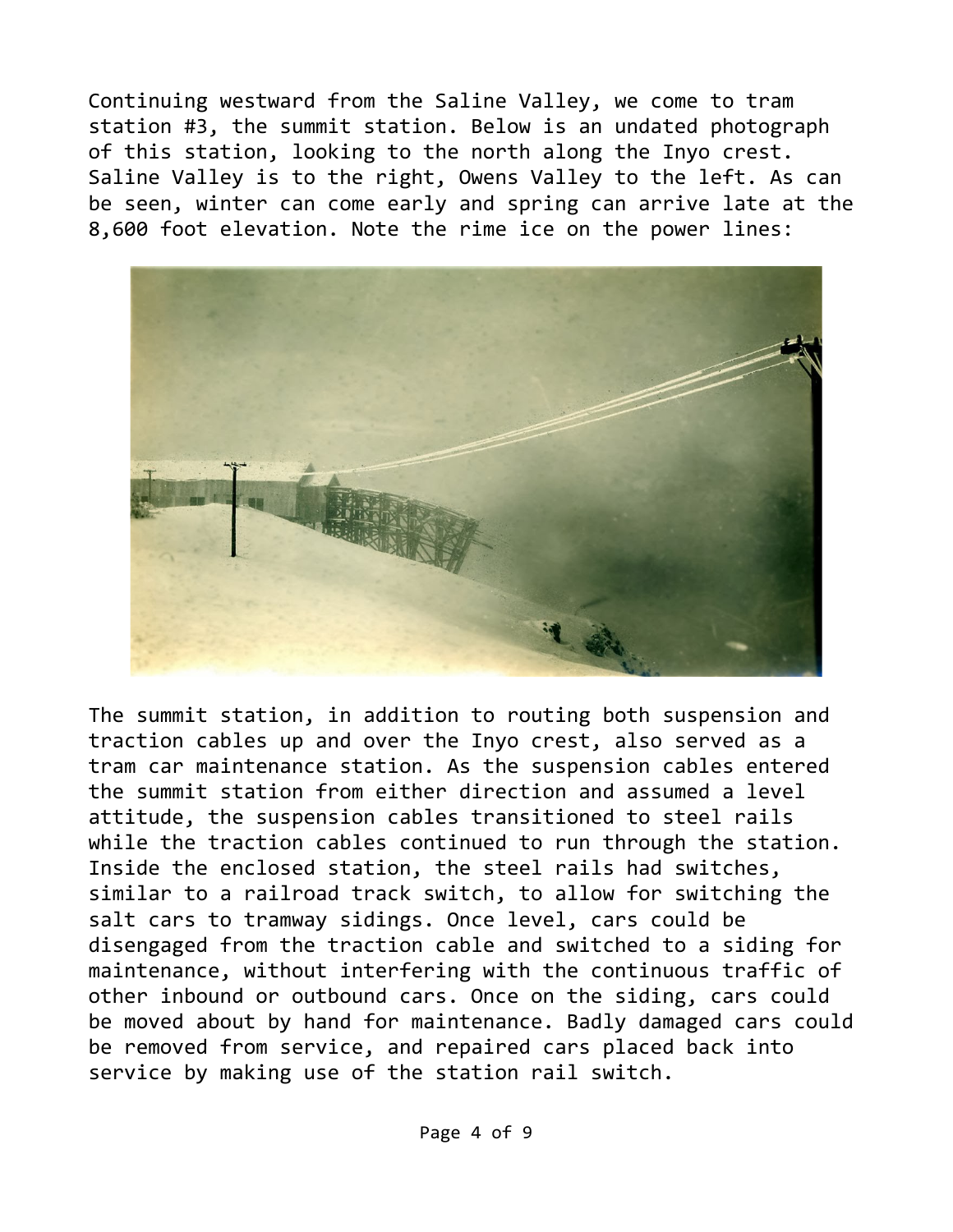At the Keeler (Owens Valley) terminus, the Saline Valley salt reached the end of the line. The inbound tram car clutch was disengaged, and the car temporarily halted to allow for the dumping of their salty contents onto waiting conveyor belts below. Once a car had been emptied, the clutch was engaged again, and off the car went to begin their trip back to the Saline Valley to be filled again with salt. Inside the terminus building was a salt drying machine to remove moisture content, making the salt lighter and less expensive and easier to transport to its final destination. Below is a photograph of the terminus, looking east to the Inyo foothills. Not very clear in the photograph is the large horizontal return bull wheel, on which the traction cable runs around and reverses direction. I shall leave it to the reader to discover its location.

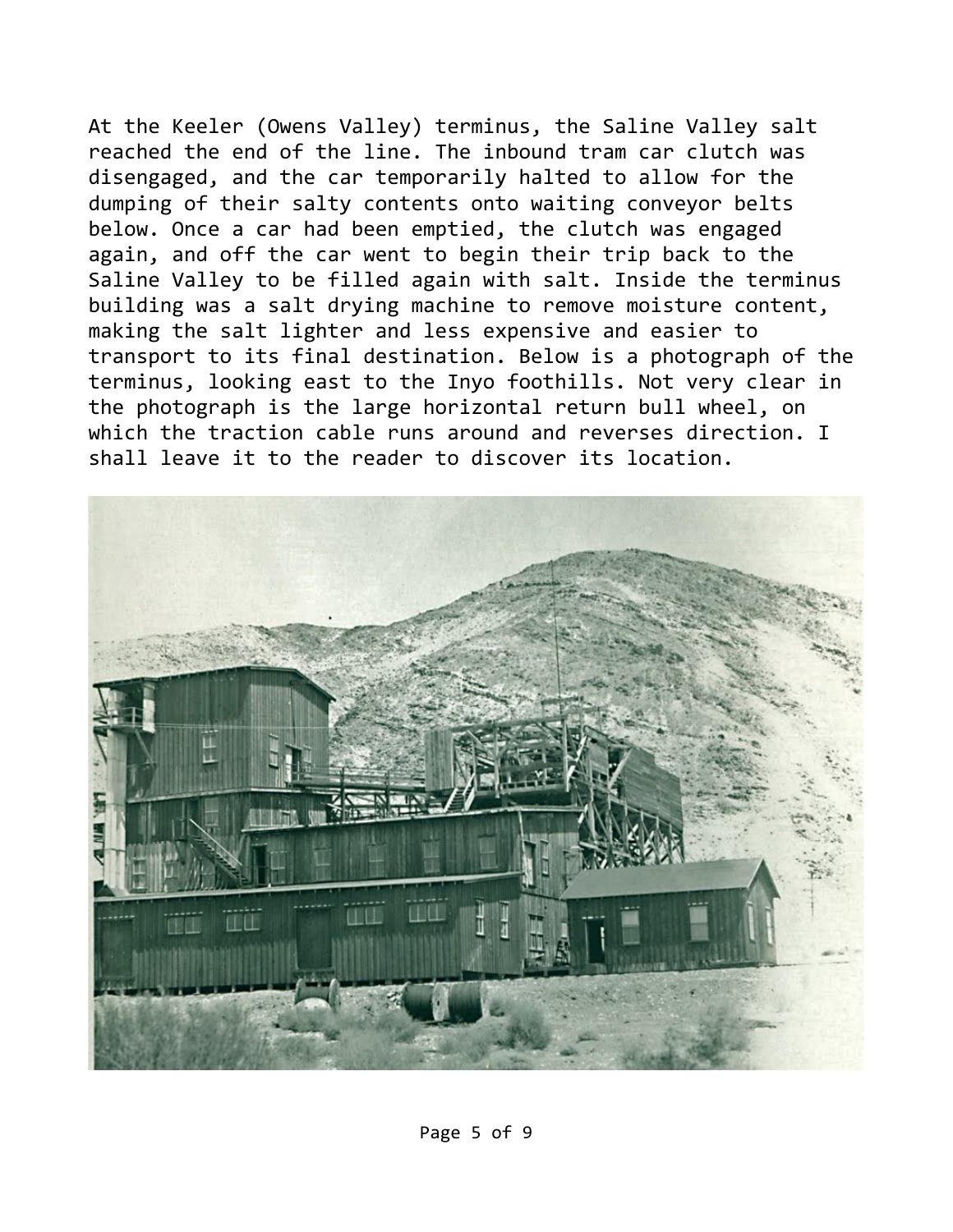From here, the dried salt was weighed and bagged, and then loaded into waiting rail cars on the Carson and Colorado narrow gauge railway 3 miles north of Keeler. The photograph below was taken from inside the terminus building, and is likely a publicity shot, showing various bags of bulk salt, and some boxes of salt to be sold to retailers:



Photo No. 77. Sacking salt at plant of Owens Valley Salt Co.

The narrow gauge Carson and Colorado railway had a transloading facility with the standard gauge Southern Pacific railway at Owenyo station, north of Lone Pine. In the transloading of loose salt, narrow gauge hopper cars would pull ahead of Owenyo station, then back up onto an elevated trestle. Under the trestle, standard gauge gondola or hopper cars waited to receive the loose salt from the narrow gauge hoppers. For already bagged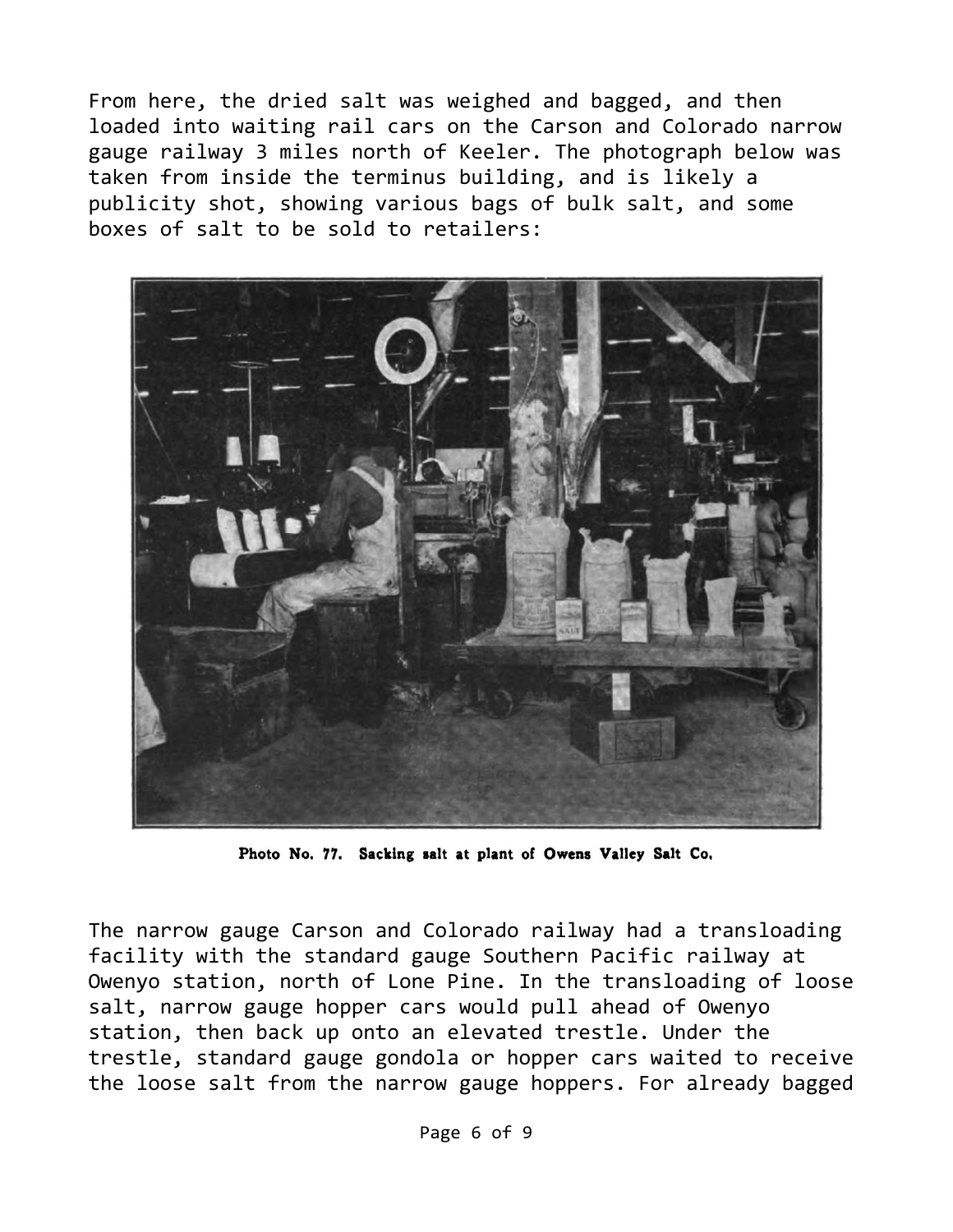or boxed packages of salt, the product transfers were done manually from narrow gauge box or flatcars to standard gauge box cars. The narrow gauge transport was thus essentially a very short short line rail operation, the distance from Keeler to Owenyo being around 15 miles.

The narrow gauge line extended as far south as Keeler, and as far north as Moundhouse, Nevada. According to rail history, the line was originally intended to go as far south as Mojave, but finances ran short. The mines were able to switch to trucks as the local highways improved. The line closed permanently in April, 1960.

The tramway system had been plagued with mechanical problems from the beginning, and by 1920, the line was closed and the system repossessed by the Trenton Iron Company, the company that built it. In 1928 the Salt Tramway started up again, and was used for five more years until falling prices during the Great Depression made it unprofitable once again. It shut down for the last time in 1933.

As for the tramway, vandalism has taken its toll. Anything removable has disappeared. Few of the sturdy towers are left, except in the most inaccessible places, such as Daisy Canyon (see elevation map on page 2; Daisy is on the Saline Valley side to the left). The entire route is now on BLM (Bureau of Land Management) land. There are heavy penalties for vandalism, but it may be too late to save more than mere tokens of this remarkable achievement.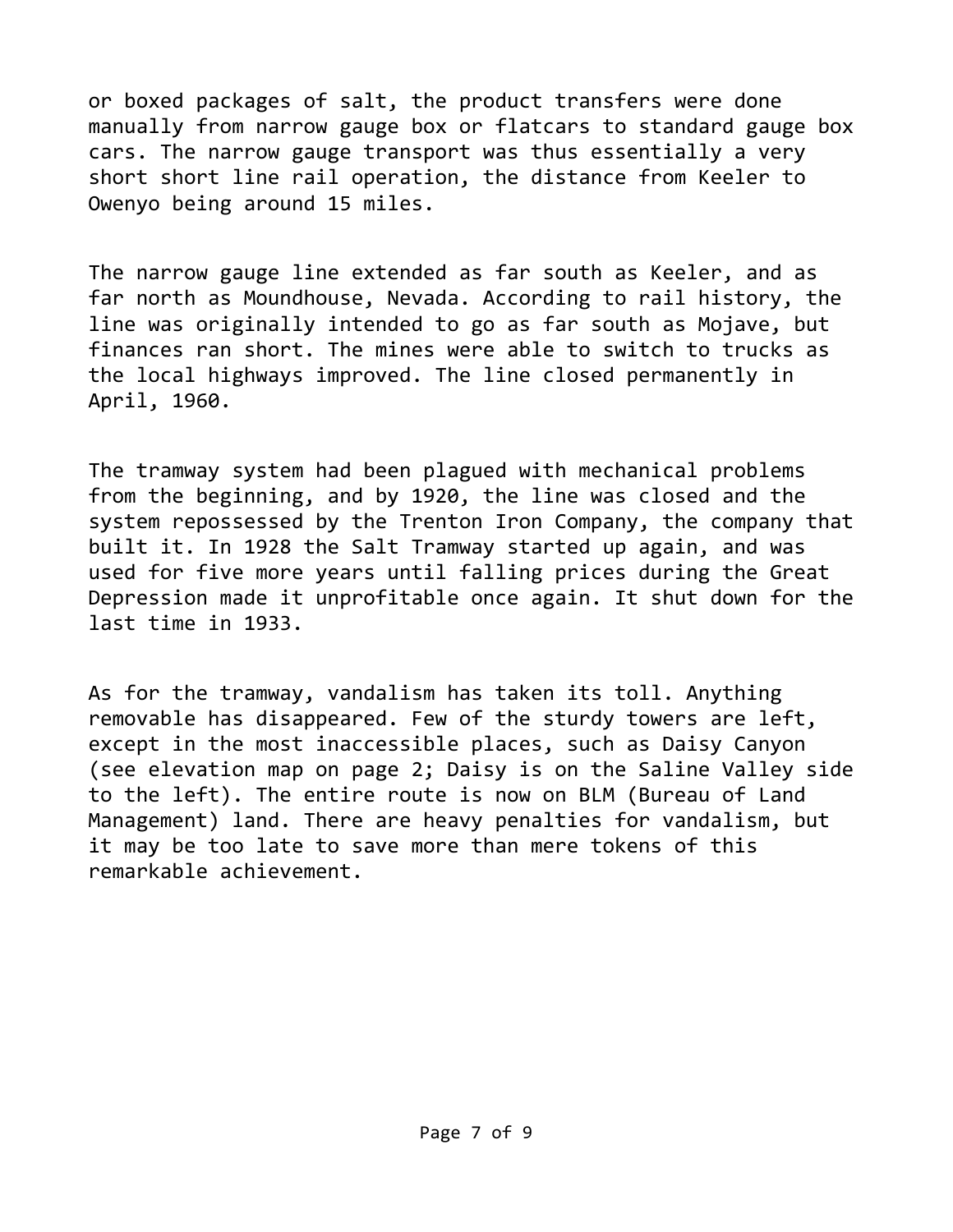

Many thanks to the Eastern Sierra Museum, Independence, California, and the Maturango Museum, Ridgecrest, California, and to the Waag brothers for photographs included in this 2017 Owens Lake Bird Festival handout covering the Saline Valley Salt Tram guided tour. Your tour guide was Max Rosan, of Keeler, CA. He can be contacted at max rosan@yahoo.com.

For further reading, here is a list of books that cover the salt tram history in one way or another:

*Waag Brothers. The Diary of Henry Clifton Patterson* (2010). Published by E. Clampus Waagus Press. The Waag Brothers did extensive research on the entire length of the tram system. They also located the daily diary pages of the tram construction, and photocopied construction chief Patterson's hand-written diary entries which are shown in the book. Contact information is shown on the cover page of this handout.

*Mary DeDecker. White Smith's Fabulous Salt Tram. Sagebrush Press, Morongo Valley CA* (1993). Historical summary of the